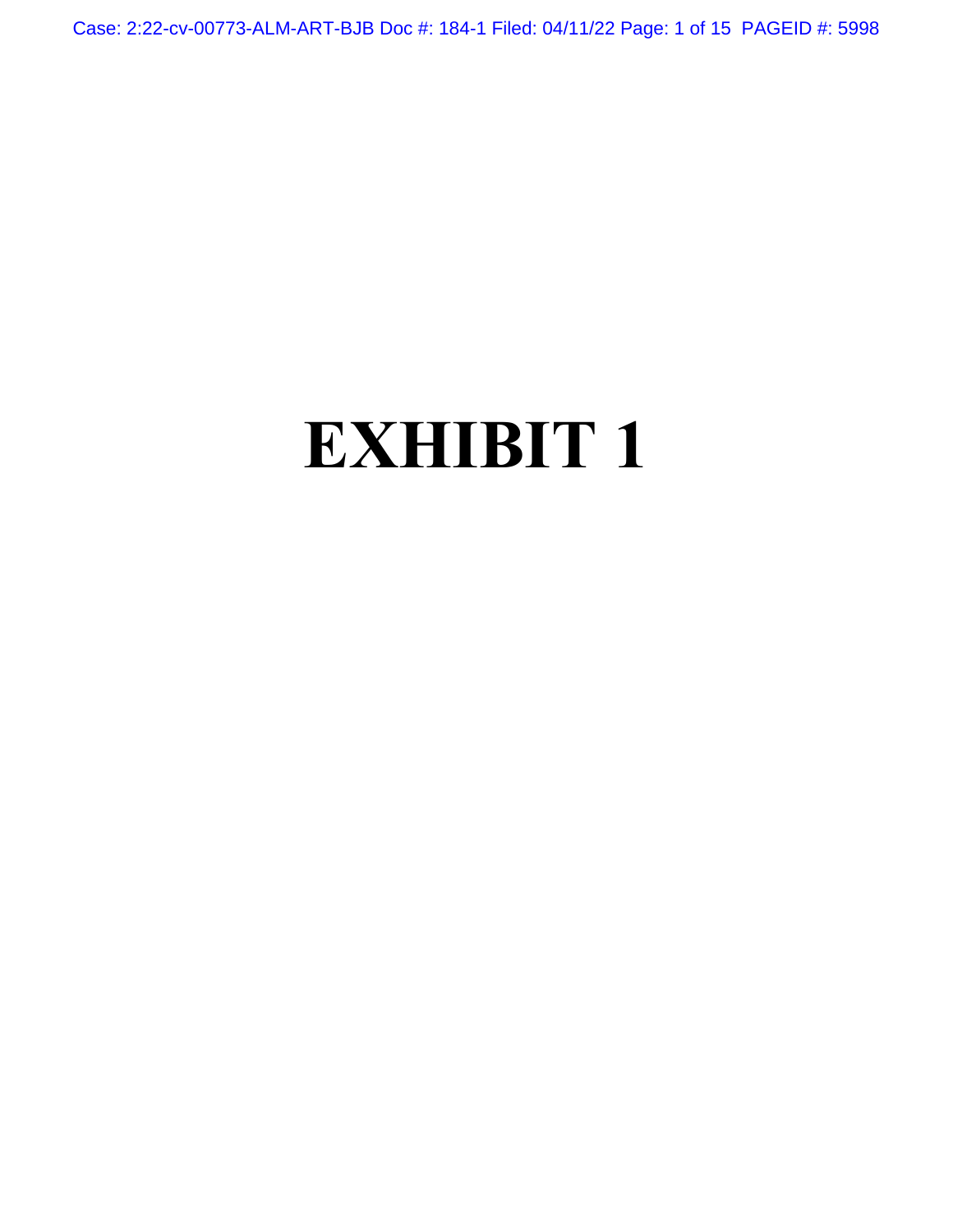# An Evaluation of the Compactness of the Enacted and Alternative State Legislative Plans in Ohio

Christopher Warshaw<sup>∗</sup>

April 11, 2022

<sup>∗</sup>Associate Professor, Department of Political Science, George Washington University. warshaw@gwu.edu. Note that the analyses and views in this report are my own, and do not represent the views of George Washington University.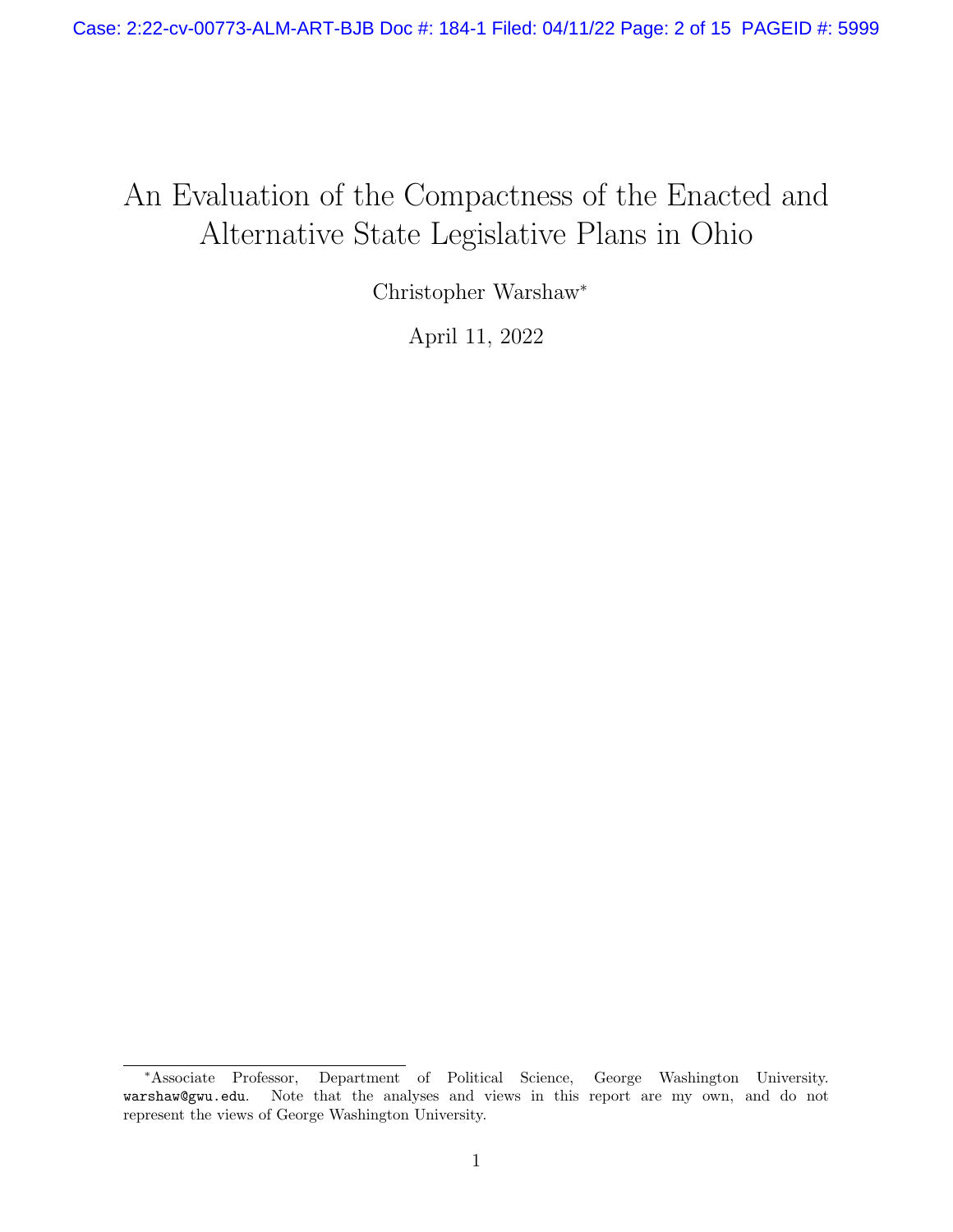# Contents

| 1 Introduction                                  |                               |
|-------------------------------------------------|-------------------------------|
| 2 Qualifications, Publications and Compensation |                               |
| 3 Compactness                                   | $\mathfrak{D}_{\mathfrak{p}}$ |
| 4 Conclusion                                    | 3                             |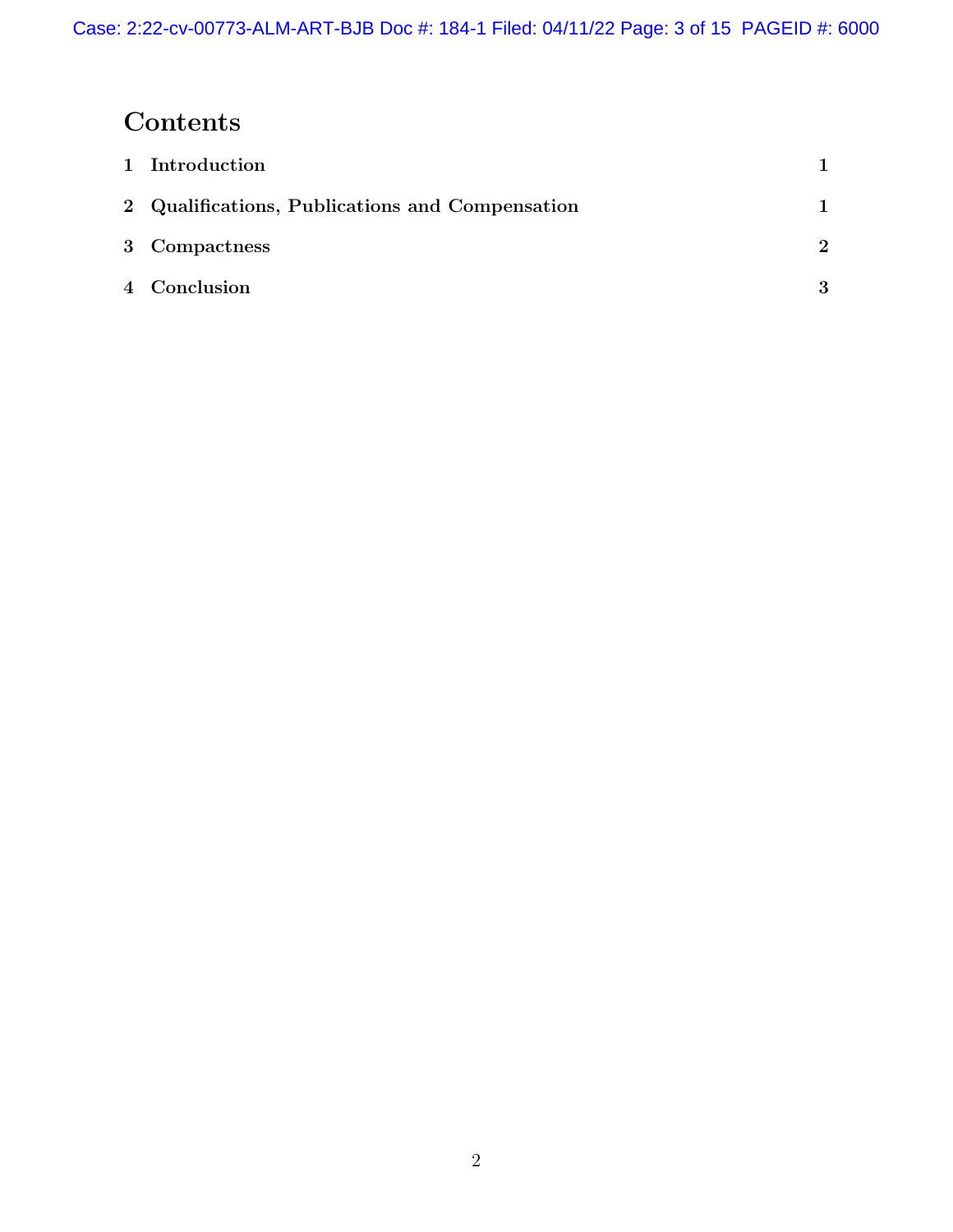# 1 Introduction

My name is Christopher Warshaw. I am an Associate Professor of Political Science at George Washington University. Previously, I was an Associate Professor at the Massachusetts Institute of Technology from July 2016 - July 2017, and an Assistant Professor at MIT from July 2012 - July 2016.

I have been asked by counsel representing the relators in this case to analyze relevant data and evaluate the compactness of the Commission's March 28 House and Senate plans, as well as three alternative sets of plans that have been submitted for consideration. Specifically, I was asked to compare the average compactness of districts on the Commission's March 28 plans for each chamber with Professor Rodden's Plan III, the Independent Mapmaker's Plan, and Prof. Rodden's corrected revision of the Independent Map Drawer's plan that was uploaded on April 8th.

# 2 Qualifications, Publications and Compensation

My Ph.D. is in Political Science, from Stanford University, where my graduate training included courses in political science and statistics. I also have a J.D. from Stanford Law School. My academic research focuses on public opinion, representation, elections, and polarization in American Politics. I have written multiple papers that focus on elections and two published articles that focus specifically on partisan gerrymandering. I also have a forthcoming book that includes an extensive analysis on the causes and consequences of partisan gerrymandering in state governments.

My curriculum vitae is attached to this report. All publications that I have authored and published appear in my curriculum vitae. My work is published or forthcoming in peer-reviewed journals such as: the *American Political Science Review*, the *American Journal of Political Science*, the *Journal of Politics*, *Political Analysis*, *Political Science Research and Methods*, the *British Journal of Political Science*, *Political Behavior*, *Science Advances*, the *Election Law Journal*, *Nature Energy*, *Public Choice*, and edited volumes from Cambridge University Press and Oxford University Press. My book entitled *Dynamic Democracy in the American States* is forthcoming from the University of Chicago Press. My non-academic writing has been published in the *New York Times* and the *Washington Post*. My work has also been discussed in the *Economist* and many other prominent media outlets.

My opinions in this case are based on the knowledge I have amassed over my education, training and experience, including a detailed review of the relevant academic literature.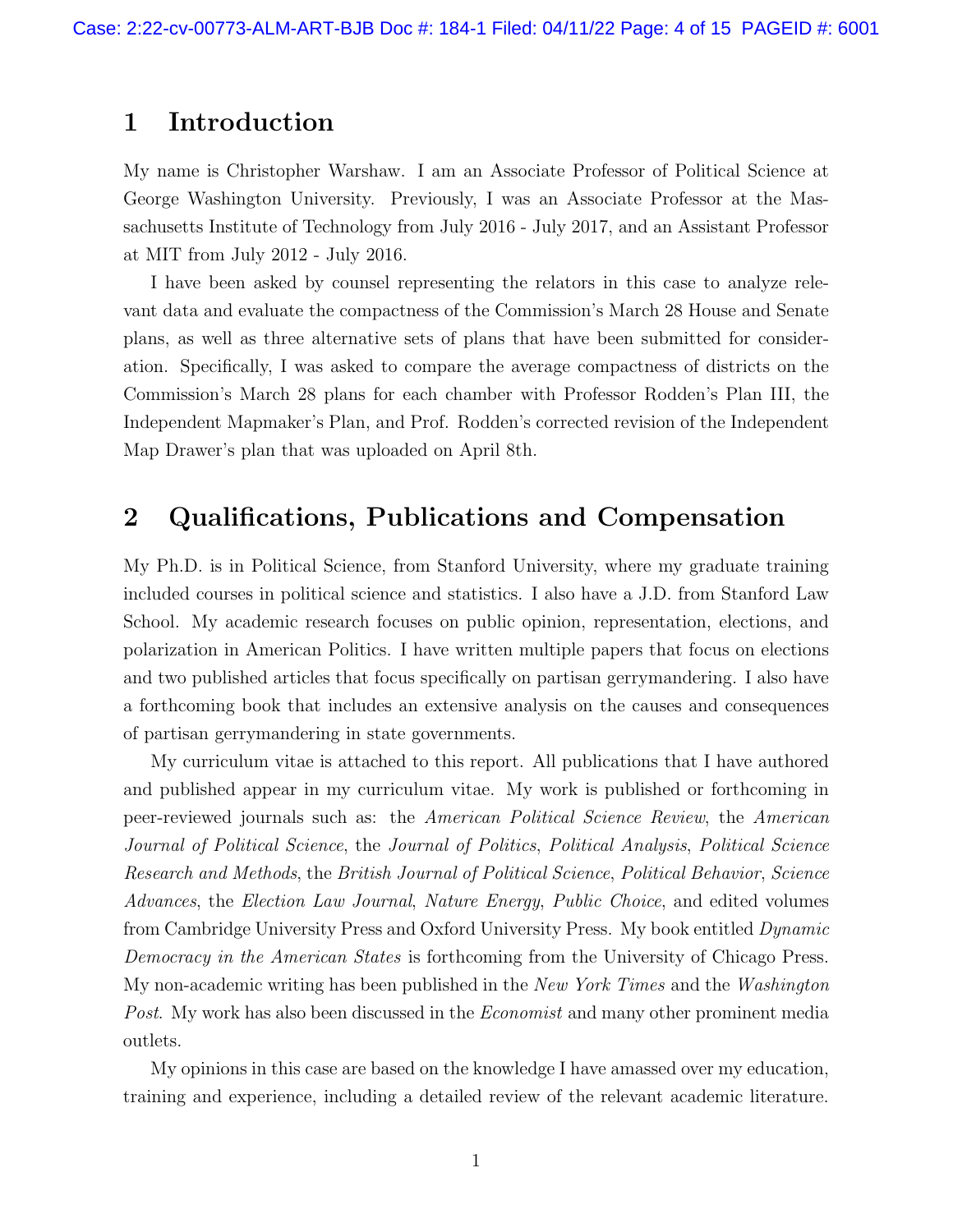They also follow from quantitative analysis of block assignment files of the Commission's March 28 plans and the alternative plans I obtained from Counsel.

I have previously provided expert reports in this case, as well as eight other redistrictingrelated cases and several Census-related cases (see my CV for a current list). I am being compensated at a rate of \$325 per hour. The opinions in this report are my own, and do not represent the views of George Washington University.

# 3 Compactness

In this section, I examine the compactness of the districts on the Commission's March 28 plans and three alternative plans. I focus on two commonly used compactness metrics to evaluate the compactness of the plans. First, the Reock Score is the ratio of the area of the district to the area of a minimum bounding circle that encloses the district's geometry. Second, the Polsby-Popper measure is the ratio of the area of the district to the area of a circle whose circumference is equal to the perimeter of the district (See Figure 1 for illustrations of each metric from Ansolabehere and Palmer (2016, 751)). Each of these metrics falls within the range of  $[0,1]$  and a score closer to 1 indicates a more compact district.<sup>1</sup>



Figure 1: Illustration of Compactness Measures from Ansolabehere and Palmer (2016)

Table 1 shows the compactness metrics for the Commission's March 28 plans and

<sup>1.</sup> The Reock and Polsby-Popper metrics are closely related both theoretically and empirically. At the district-level, they have a correlation of about .62 across state legislative districts in usage in 2020. At the state-level, they are even more closely related. The average Reock and Polsby-Popper scores for each state legislative chamber have a correlation of .72 in 2020.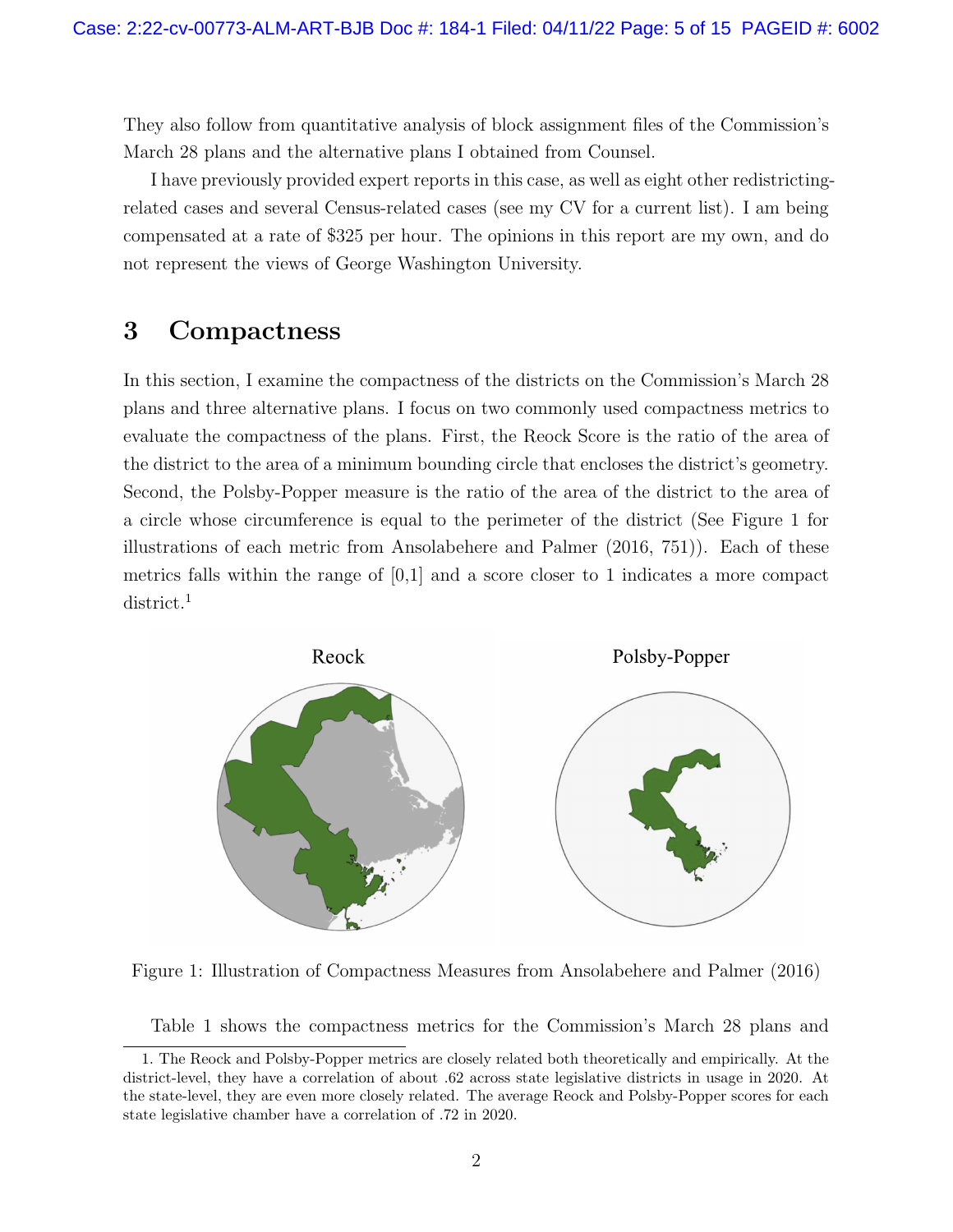the three sets of alternative plans.<sup>2</sup> The Commission's March 28 Plans have the lowest compactness scores on both the Reock and Polsby-Popper metrics. For the House, all three alternative plans are clearly more compact than the Commission's March 28 plan. Moreover, all three alternative plans have similar compactness scores.

The alternative Senate plans are also more compact than the Commission's March 28 plan. Here, Professor Rodden's Plan III is more compact, especially on the Polsby-Popper metric, than the Independent Mapmaker's plan or the revised version of this plan.

|                                                                      | Reock | Polsby-Popper |  |  |
|----------------------------------------------------------------------|-------|---------------|--|--|
| <b>Ohio State House</b>                                              |       |               |  |  |
| Commission's March 28 Plan                                           | 0.39  | 0.31          |  |  |
| Prof. Rodden's Plan III                                              | 0.42  | 0.35          |  |  |
| Independent Mapmaker's Plan                                          | 0.41  | 0.33          |  |  |
| Prof. Rodden's corrected revision of the Independent Mapmaker's plan | 0.41  | 0.33          |  |  |
|                                                                      |       |               |  |  |
| <b>Ohio State Senate</b>                                             |       |               |  |  |
| Commission's March 28 Plan                                           | 0.39  | 0.28          |  |  |
| Prof. Rodden's Plan III                                              | 0.44  | 0.37          |  |  |
| Independent Mapmaker's Plan                                          | 0.43  | 0.31          |  |  |
| Prof. Rodden's corrected revision of the Independent Mapmaker's plan | 0.43  | 0.31          |  |  |

Table 1: Compactness Metrics for Districts on the Commission's March 28 Plan and alternative plans. Higher scores indicate higher levels of compactness.

# 4 Conclusion

This report has examined the compactness of the Commission's March 28 plans and compared them to three alternative sets of plans. It finds that the Commission's plans have the lowest compactness scores. Each of the alternative plans have higher compactness scores than the Commission's plans.

<sup>2.</sup> The compactness scores were calculated using the open source software program, R, with the redistmetrics package. I also verified the scores using the PlanScore.org website, and obtained nearly identical scores there.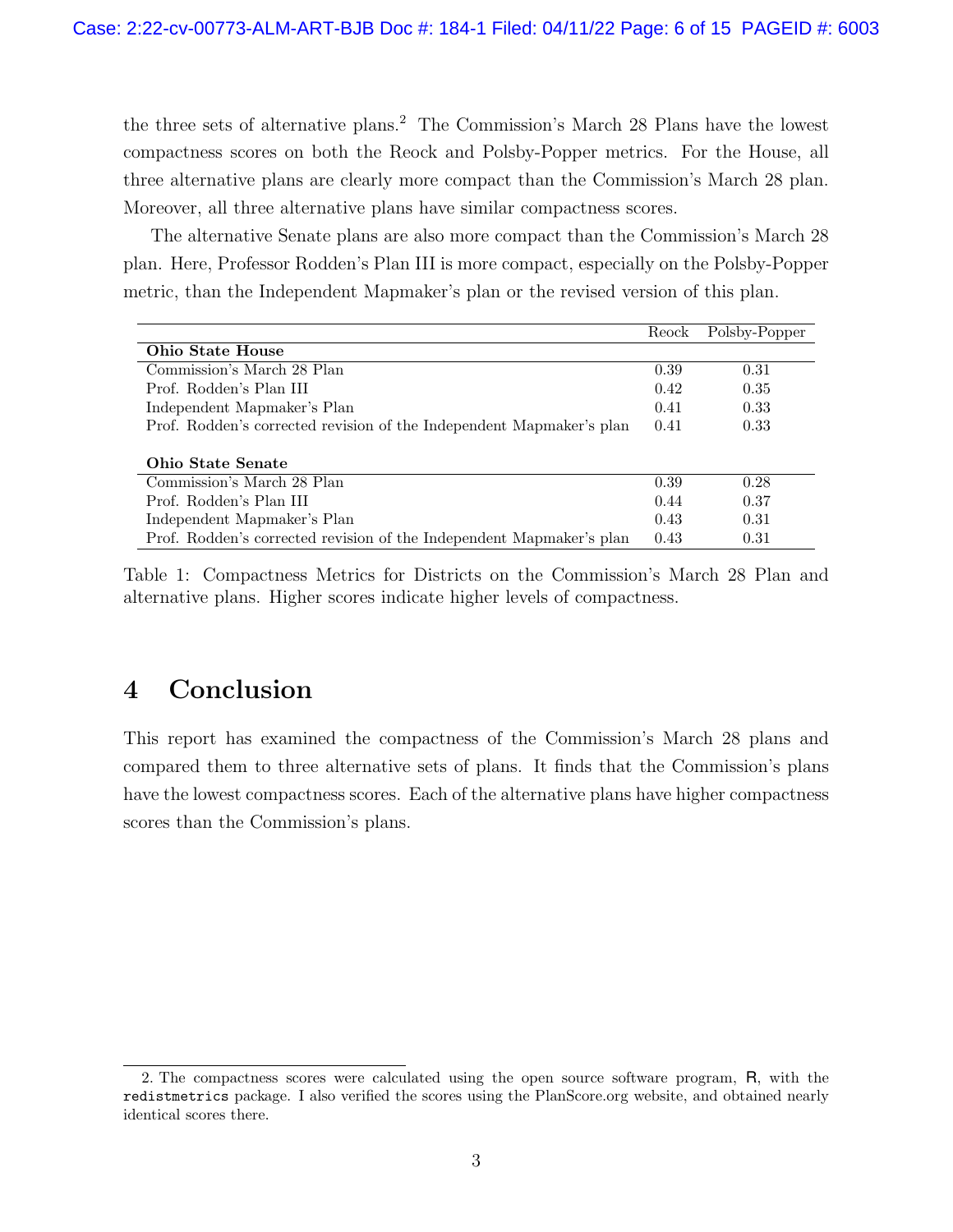# References

Ansolabehere, Stephen, and Maxwell Palmer. 2016. "A two-hundred year statistical history of the gerrymander." *Ohio St. LJ* 77:741.

I declare under penalty of perjury that the foregoing is true and correct. Executed on this 11th day of April, 2022.

Chis Nuchan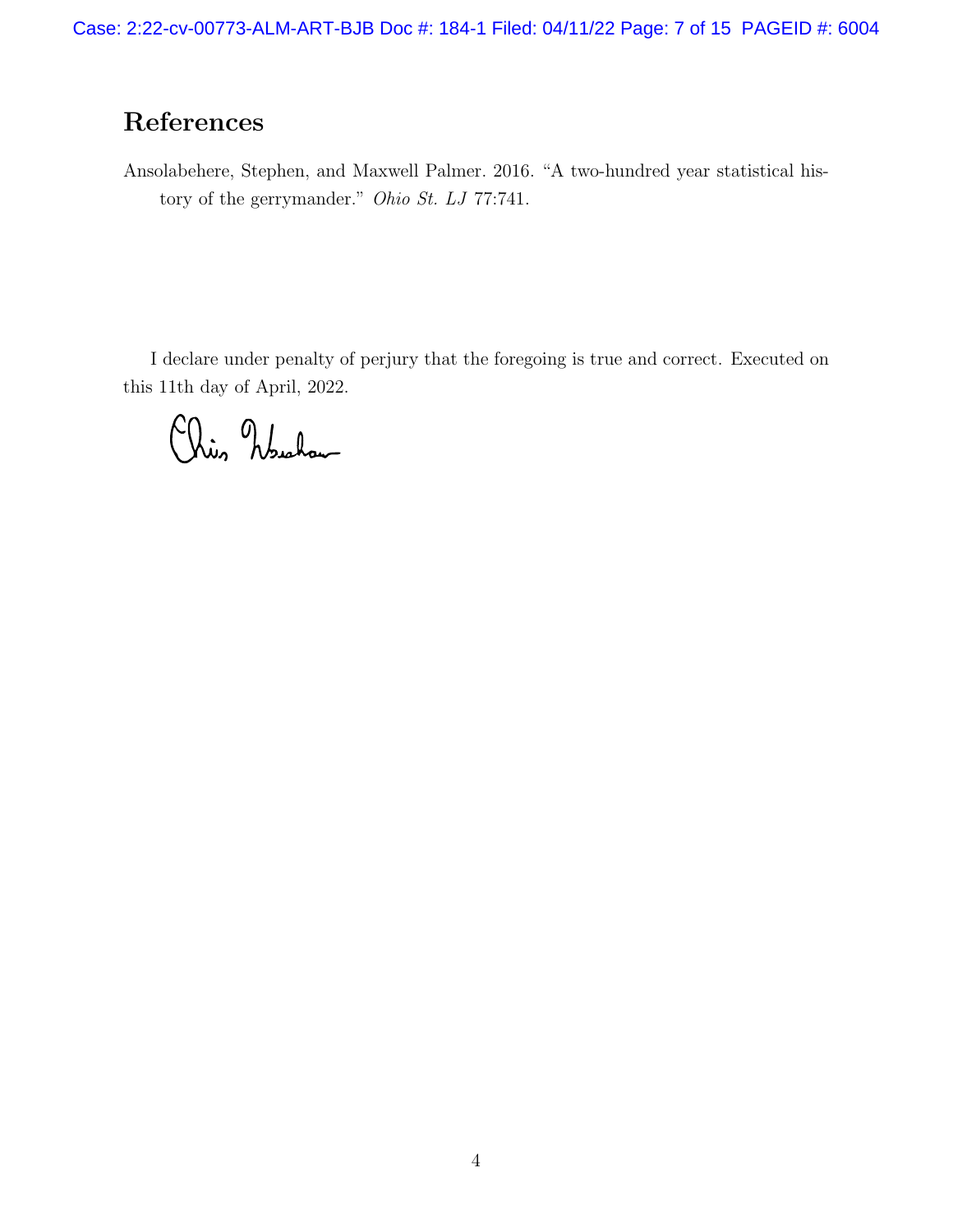# **Christopher S. Warshaw**

Department of Political Science 2115 G Street, N.W. Monroe Hall 440 Washington, D.C. 20052

Office: 202-994-6290 Fax: 202-994-1974 Email: warshaw@gwu.edu Homepage: www.chriswarshaw.com

# Academic Employment

**George Washington University**, Washington, DC

Associate Professor (2020-present)

Assistant Professor, 2017 - 2020

#### **Massachusetts Institute of Technology**, Cambridge, MA

Associate Professor of Political Science (without tenure), 2016 - 2017

Assistant Professor of Political Science, 2012 - 2016

# Education

**Stanford University**, Ph.D., Political Science, 2012

Fields: American Politics, Comparative Politics, and Political Methodology (Statistics)

**Stanford Law School**, Juris Doctorate, 2011

**Williams College**, B.A., *magna cum laude*, 2002

#### Research Interests

American Politics, Representation, Elections, Public Opinion, State & Local Politics, Environmental Politics and Policy, Statistical Methodology

# Research

#### *Publications*

#### **Book**

"Dynamic Democracy: Public Opinion, Elections, and Policy Making in the American States." In Press. University of Chicago Press. (with Devin Caughey)

#### **Peer Reviewed Articles**

24. "The Effect of Television Advertising in United States Elections." Forthcoming. *American Political Science Review*. (with John Sides and Lynn Vavreck).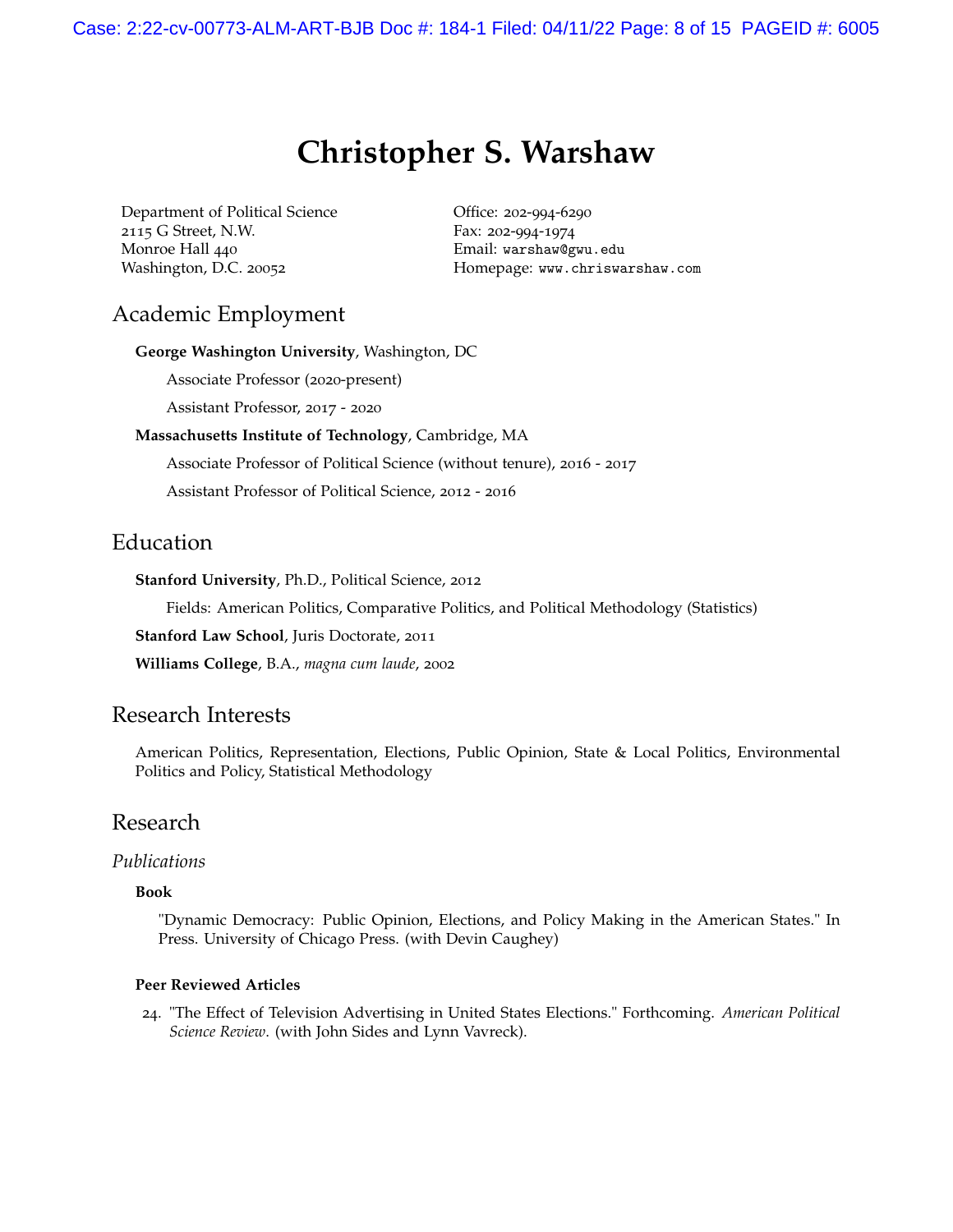- . "Using Screeners to Measure Respondent Attention on Self-Administered Surveys: Which Items and How Many?" 2021. *Political Science Research and Methods*. 9(2): 430–437. (with Adam Berinsky, Michele Margolis, and Mike Sances)
- . "The Impact of Partisan Gerrymandering on Political Parties." 2020. *Legislative Studies Quarterly*. (4): 609-643. (with Nicholas Stephanopoulos)
- . "Fatalities from COVID-19 are reducing Americans' support for Republicans at every level of federal office." 2020. *Science Advances*. (with Lynn Vavreck and Ryan Baxter-King)
- . "Accountability for the Local Economy at All Levels of Government in United States Elections." . *American Political Science Review*. 114(3): 660-676. (with Justin de Benedictis-Kessner)
- . "Politics in Forgotten Governments: The Partisan Composition of County Legislatures and County Fiscal Policies." 2020. *Journal of Politics*. 82(2): 460-475. (with Justin de Benedictis-Kessner)
- . "On the Representativeness of Primary Electorates." 2020. *British Journal of Political Science*. 50(2): -685. (with John Sides, Chris Tausanovitch, and Lynn Vavreck)
- . "Geography, Uncertainty, and Polarization." 2019. *Political Science Research and Methods*. 7(4): 775- . (with Nolan McCarty, Jonathan Rodden, Boris Shor, and Chris Tausanovitch)
- . "Policy Ideology in European Mass Publics, 1981–2016." 2019. *American Political Science Review*. (3): 674-693. (with Devin Caughey and Tom O'Grady).
- . "Does Global Warming Increase Public Concern About Climate Change?" 2019. *Journal of Politics*. (2): 686-691. (with Parrish Bergquist)
- . "Local Elections and Representation in the United States." 2019. *Annual Review of Political Science*. (1): 461-479.
- . "The Ideological Nationalization of Party Constituencies in the American States". 2018. *Public Choice*. Keith Poole Symposium. 176(1-2): 133-151. (with James Dunham and Devin Caughey)
- . "Policy Preferences and Policy Change: Dynamic Responsiveness in the American States, 1936- ." 2018. *American Political Science Review*. 112(2): 249-266. (with Devin Caughey)
- . "Does the Ideological Proximity Between Candidates and Voters Affect Voting in U.S. House Elections?" 2018. *Political Behavior*. 40(1): 223-245. (with Chris Tausanovitch)
- . "Partisan Gerrymandering and the Political Process: Effects on Roll-Call Voting and State Policies." *Election Law Journal.* December, 2017. 16(4): 453-469. Symposium on Partisan Gerrymandering and the Efficiency Gap. (with Devin Caughey and Chris Tausanovitch)
- . "Incremental Democracy: The Policy Effects of Partisan Control of State Government." 2017. *Journal of Politics*. 79(4): 1342-1358. (with Devin Caughey and Yiqing Xu)
- . "Renewable energy policy design and framing influences public support in the United States." . *Nature Energy*. 2(17107). (with Leah Stokes)
- . "Estimating Candidates' Political Orientation in a Polarized Congress." 2017. *Political Analysis*. (2): 167-187. (with Chris Tausanovitch)
- . "The Dynamics of State Policy Liberalism, 1936-2014." 2016. *American Journal of Political Science*. (4): 899-913. (with Devin Caughey)
- . "Mayoral Partisanship and Municipal Fiscal Policy." 2016. *Journal of Politics*. 78(4): 1124-1138. (with Justin de Benedictis-Kessner)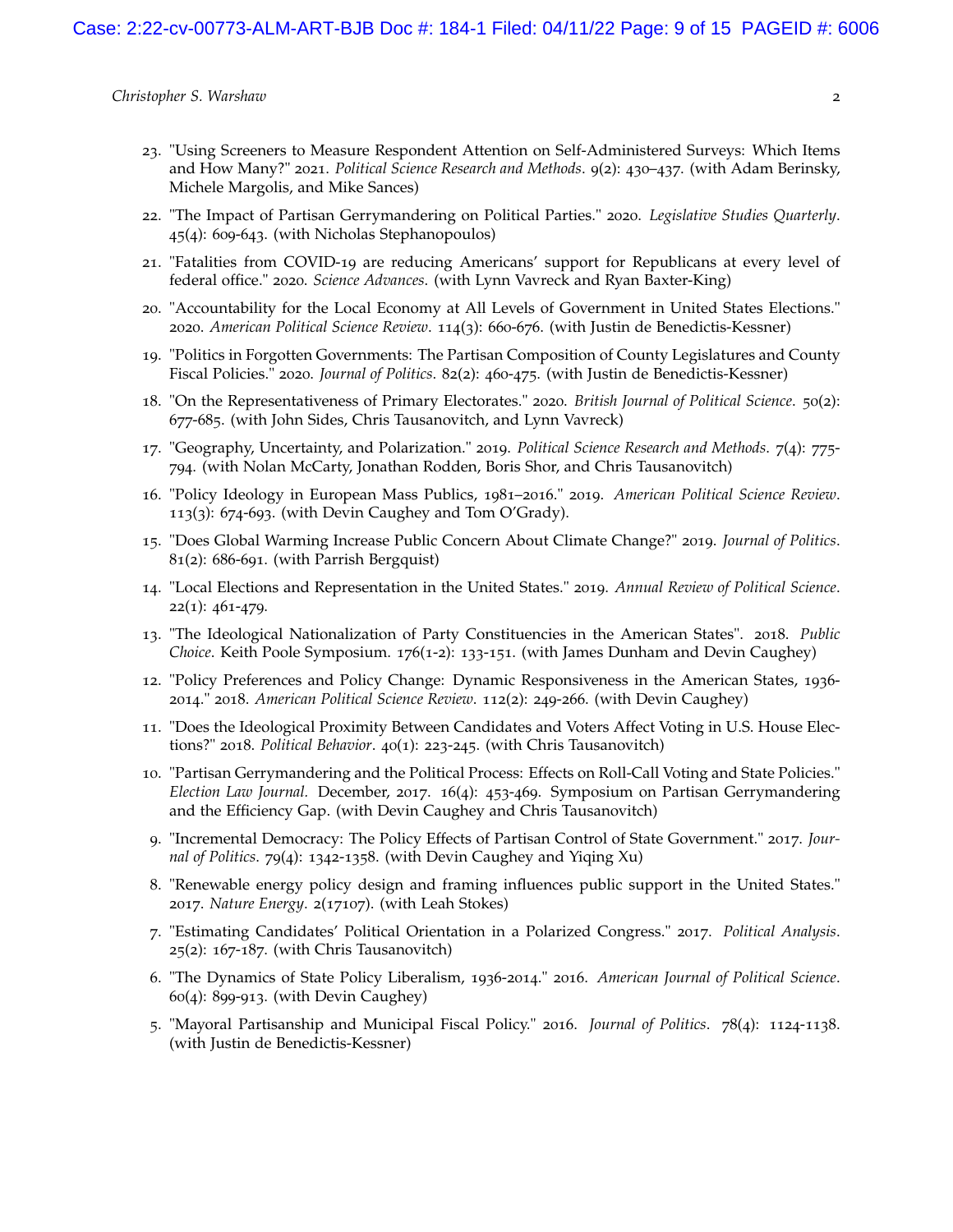#### Case: 2:22-cv-00773-ALM-ART-BJB Doc #: 184-1 Filed: 04/11/22 Page: 10 of 15 PAGEID #: 6007

*Christopher S. Warshaw* 3

- 4. "Dynamic Estimation of Latent Opinion Using a Hierarchical Group-Level IRT Model." 2015. *Political Analysis*. 23(2): 197-211. (with Devin Caughey)
- 3. "Representation in Municipal Government." 2014. *American Political Science Review*. 108(3): 605- 641. (with Chris Tausanovitch)
- 2. "Measuring Constituent Policy Preferences in Congress, State Legislatures and Cities." 2013. *Journal of Politics*. 75(2): 330-342. (with Chris Tausanovitch)
- 1. "How Should We Measure District-Level Public Opinion on Individual Issues?" 2012. *Journal of Politics*. 74(1): 203-219. (with Jonathan Rodden)

#### **Editor Reviewed Articles in Journals and Law Reviews**

- 4. "A preference for constant costs." 2020. *Nature Climate Change*. News & Views. 10: 978–979
- 3. "Public Opinion in Subnational Politics." 2019. *Journal of Politics*. 81(1): 352-363. Editor reviewed for Symposium on Subnational Policymaking. (with Devin Caughey)
- 2. "Spatial variation in messaging effects." 2018. *Nature Climate Change*. News & Views. April, 2018.
- 1. "Business as Usual? Analyzing the Doctrinal Development of Environmental Standing Doctrine since 1976." 2011. *Harvard Law and Policy Review*. Volume 5.2. (with Gregory Wannier).

#### **Book Chapters**

- 5. "Elections and Parties in Environmental Politics." 2020. *Handbook on U.S. Environmental Policy*. David Konisky, ed. (with Parrish Bergquist)
- 4. "Latent Constructs in Public Opinion." 2018. *Oxford Handbook on Polling and Polling Methods*. R. Michael Alvarez and Lonna Atkeson, ed. Oxford: Oxford University Press.
- 3. "The Application of Big Data in Surveys to the Study of Elections, Public Opinion, and Representation." 2016. *Data Analytics in Social Science, Government, and Industry*. R. Michael Alvarez, ed. Cambridge: Cambridge University Press.
- 2. "The Political Economy of Expropriation and Privatization in the Oil Sector." 2012. *Oil and Governance: State-Owned Enterprises and the World Energy Supply*. David G. Victor, David Hults, and Mark Thurber, eds. Cambridge: Cambridge University Press.
- 1. "Democratization and Countermajoritarian Institutions: The Role of Power and Constitutional Design In Self-Enforcing Democracy." 2012. *Comparative Constitutional Design*. Cambridge: Cambridge University Press. (with Susan Alberts and Barry R. Weingast).

#### **Policy Reports**

1. "Reforming Baltimore's Mayoral Elections." 2020. Abell Foundation Report. https://www.abell.org/publications/reforming-baltimores-mayoral-elections

#### **Articles Under Review**

"The Effect of Fox News Channel on U.S. Elections: 2000-2020" (with Elliott Ash, Sergio Galletta, and Matteo Pinna)

(Invited to revise and resubmit at the *American Political Science Review*)

"Moderates" (with Anthony Fowler, Seth Hill, Jeff Lewis, Chris Tausanovitch, Lynn Vavreck) (Invited to revise and resubmit at the *American Political Science Review*)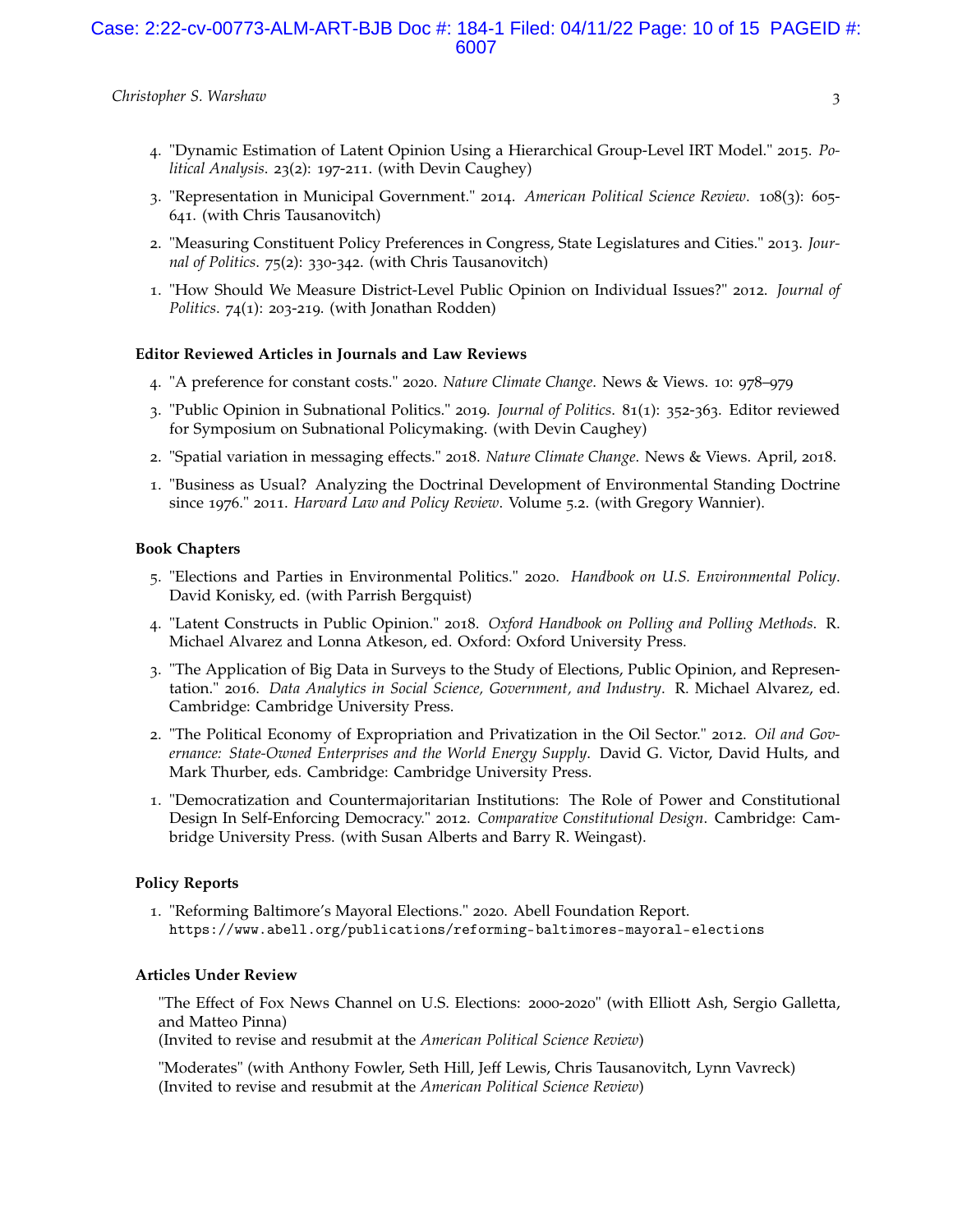#### Case: 2:22-cv-00773-ALM-ART-BJB Doc #: 184-1 Filed: 04/11/22 Page: 11 of 15 PAGEID #: 6008

#### *Christopher S. Warshaw* 4

"Partisan Polarization in the Mass Public in South Korea and the United States"

"How Partisanship in Cities Influences Housing Policy" (with Justin de Benedictis-Kessner and Dan Jones)

#### **Works in Progress**

"Electoral Accountability for Ideological Extremism in American Elections" (with Devin Caughey)

"Gerrymandering in Local Governments" (with Yamil Valez)

"When Mass Opinion Goes to the Ballot Box: A National Assessment of State Level Issue Opinion and Ballot Initiative Results" (with Jonathan Robinson and John Sides)

"Inequalities in Participation, Voting, and Representation in Local Governments" (with Justin de Benedictis-Kessner and John Sides)

"The Ideology of State Party Platforms " (with Justin Phillips and Gerald Gamm)

#### *Non-Academic Writing*

"Here are six big takeaways from the 2020 elections." *Washington Post*. November 7, 2020. (with Emily Thorson)

"TV ads still win elections. And Democrats are buying a lot more of them." *Washington Post*. October 28, 2020. (with John Sides and Lynn Vavreck)

"How Local Covid Deaths Are Affecting Vote Choice." *New York Times*. July 28, 2020. (with Lynn Vavreck)

"Allowing Only Older Americans to Vote by Mail Leads to Severe Racial Disparities." *Election Law Blog*. July 1, 2020.

"A coronavirus recession would hurt all kinds of Republican candidates – not just Trump." *Washington Post*, Monkey Cage. March 18, 2020. (with Justin de Benedictis-Kessner).

"The Supreme Court is deciding a gerrymandering case. Here's the social science that the Justices need to know." *Washington Post*, Monkey Cage. June 1, 2019.

"New research shows just how badly a citizenship question would hurt the 2020 Census." *Washington Post*, Monkey Cage. April 22, 2019. (with Matt Barreto, Matthew A. Baum, Bryce J. Dietrich, Rebecca Goldstein, and Maya Sen)

"G.O.P. Senators Might Not Realize It, but Not One State Supports the Health Bill." *New York Times*. June 14, 2017. (with David Broockman)

# Invited Talks

2021-2022: American University

2020-2021: University of Maryland; Stony Brook University

2019-2020: Princeton; UC Berkeley

2018-2019: Stanford; Northeast Political Methodology Meeting at NYU; University of Maryland

2017-2018: USC PIPE Symposium on Studying Subnational Policy Making; BYU; University of Chicago Conference on Political Polarization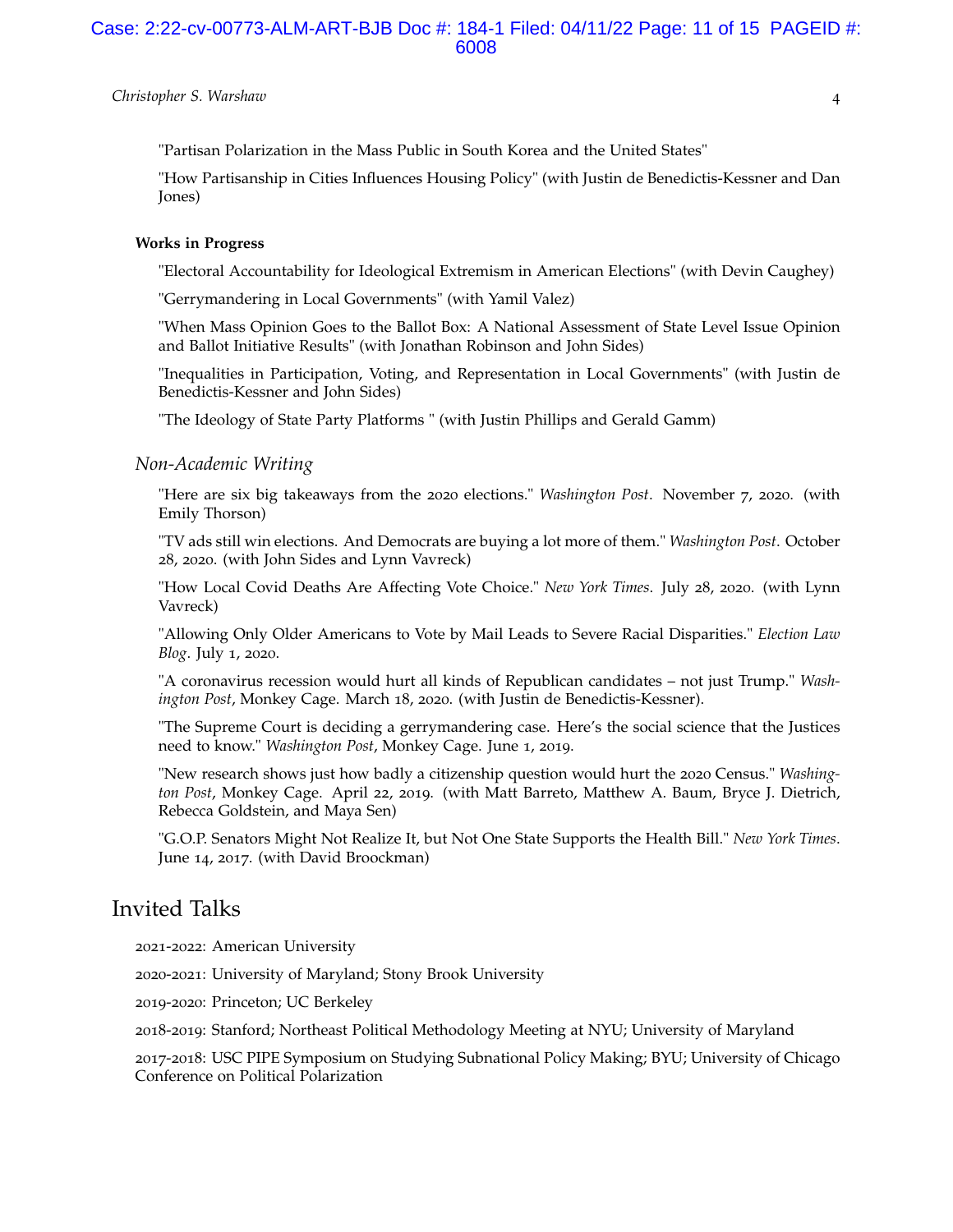#### Case: 2:22-cv-00773-ALM-ART-BJB Doc #: 184-1 Filed: 04/11/22 Page: 12 of 15 PAGEID #: 6009

#### *Christopher S. Warshaw* 5

2016-2017: University of Virginia; UCLA

2015-2016: Washington University in St. Louis; Texas A&M; Arizona State University Conference on Campaigns, Elections and Representation

2014-2015: Yale; Columbia; Duke

2013-2014: Princeton; Boston University; Rochester University

2012-2013: MIT American Politics Conference; Columbia Representation Conference; Princeton Media & Politics Conference; Annual Meeting of the Society for Political Methodology

## Grants

Russell Sage Foundation, 2019-2021 (\$119,475)

GW UFF, 2019-2020 (\$14,433)

MIT Elections Lab, 2019-2020 (\$14,000)

Jeptha H. and Emily V. Wade Award, 2014-2016 (\$59,686)

MIT Energy Institute (MITEI) Seed Grant, 2014-2016 (\$137,147)

MIT SHASS Research Fund, 2012-2014 (\$8,734)

## Software

dgo: Dynamic Estimation of Group-Level Opinion. 2017. R package. https://CRAN.R-project.org/ package=dgo. (with James Dunham and Devin Caughey)

# Awards and Honors

OVPR Early Career Scholar at George Washington University, 2019.

APSA award for best journal article on State Politics & Policy in 2016.

Award for best paper on State Politics & Policy at the 2014 American Political Science Conference.

Graduate Fellowship, Dept. of Political Science, Stanford University, 2006-2012

David A. Wells Prize in Political Economy for Best Undergraduate Economics Thesis, Williams College, 2002

Phi Beta Kappa, Williams College, 2002

# Teaching Experience

#### **Instructor:**

Measurement Models (Graduate-level) (GW), 2020

Political Representation (Graduate-level) (GW), 2019

Elections (GW), 2018, 2019, 2021

Multi-level and Panel Models (Graduate-level) (GW), 2017, 2018, 2019, 2021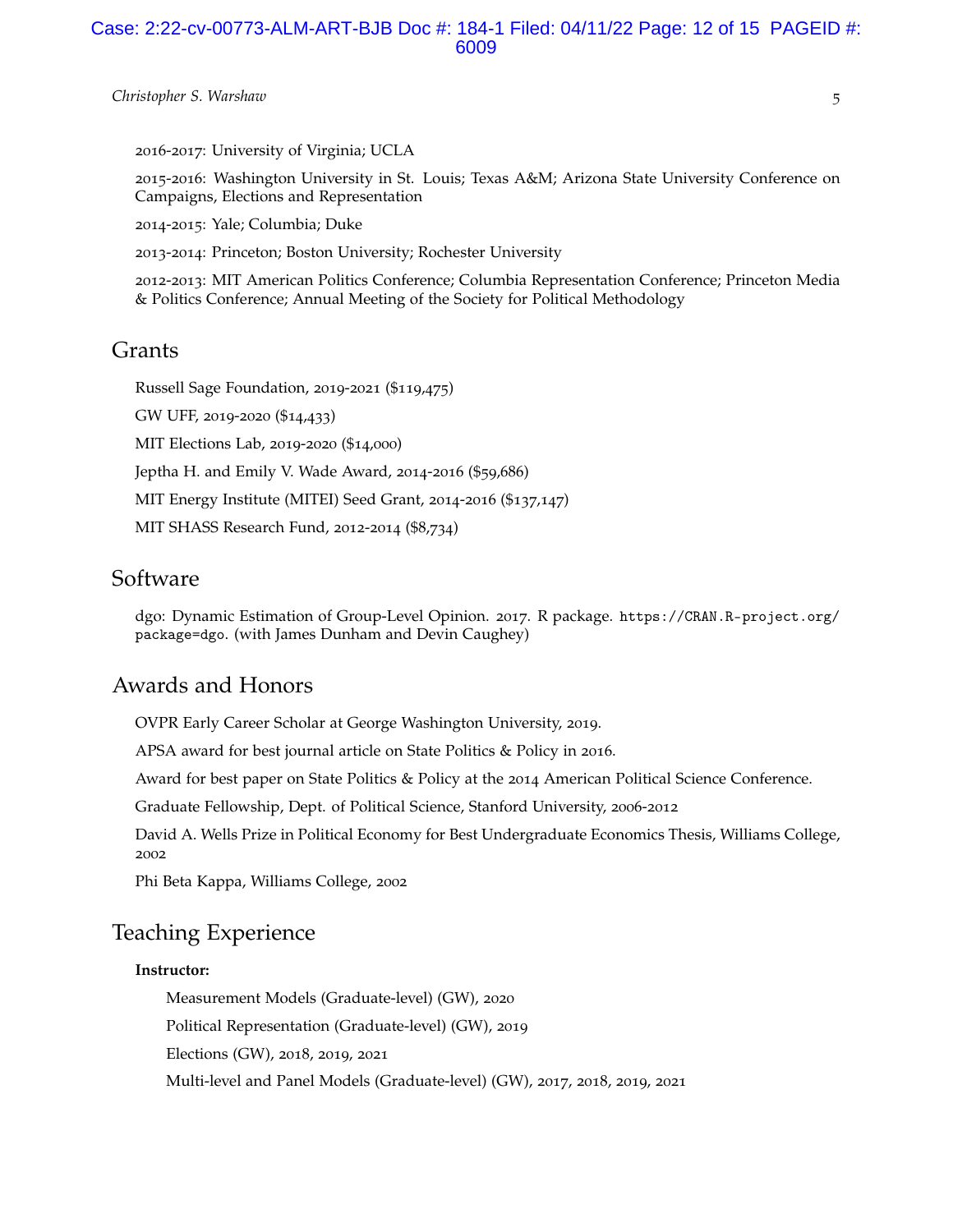### Case: 2:22-cv-00773-ALM-ART-BJB Doc #: 184-1 Filed: 04/11/22 Page: 13 of 15 PAGEID #: 6010

#### *Christopher S. Warshaw* 6

Public Opinion (GW), 2017 American Political Institutions (Graduate-level) (MIT), 2014, 2016 Public Opinion and Elections (MIT), 2016 Energy Policy (MIT), 2013 Democracy in America (MIT), 2013, 2014 Constitutional Law & Judicial Politics (MIT), 2013, 2015 Making Public Policy (MIT), 2012, 2014

#### **Teaching Assistant:**

Introduction to American Law (Stanford University), 2010 Judicial Politics and Constitutional Law (Stanford University), 2009 Political Economy of Energy Policy (Stanford University), 2008 Introduction to International Relations (Stanford University), 2008 Introduction to Public Policy (Stanford University), 2007 Introduction to Econometrics (Williams College), 2002

# Graduate Advising

#### **George Washington University:**

Alex Beck (Dissertation committee chair) Dickson Su (Dissertation committee chair) Kerry Synan (Dissertation committee co-chair) Jared Heern (Dissertation committee member) Colin Emrich (Graduates in 2021, Dissertation committee member) **Massachusetts Institute of Technology:** Leah Stokes (Graduated in 2015, Dissertation committee member) Krista Loose (2016, Dissertation committee member) Tom O'Grady (2017, Dissertation committee member) Justin de Benedictis-Kessner (2017, Dissertation committee member) Alex Copulsky (2017, Masters thesis committee member) James Dunham (2018, Dissertation committee member) Parrish Bergquist (2018, Dissertation committee member) Meg Goldberg (2019, Dissertation committee member)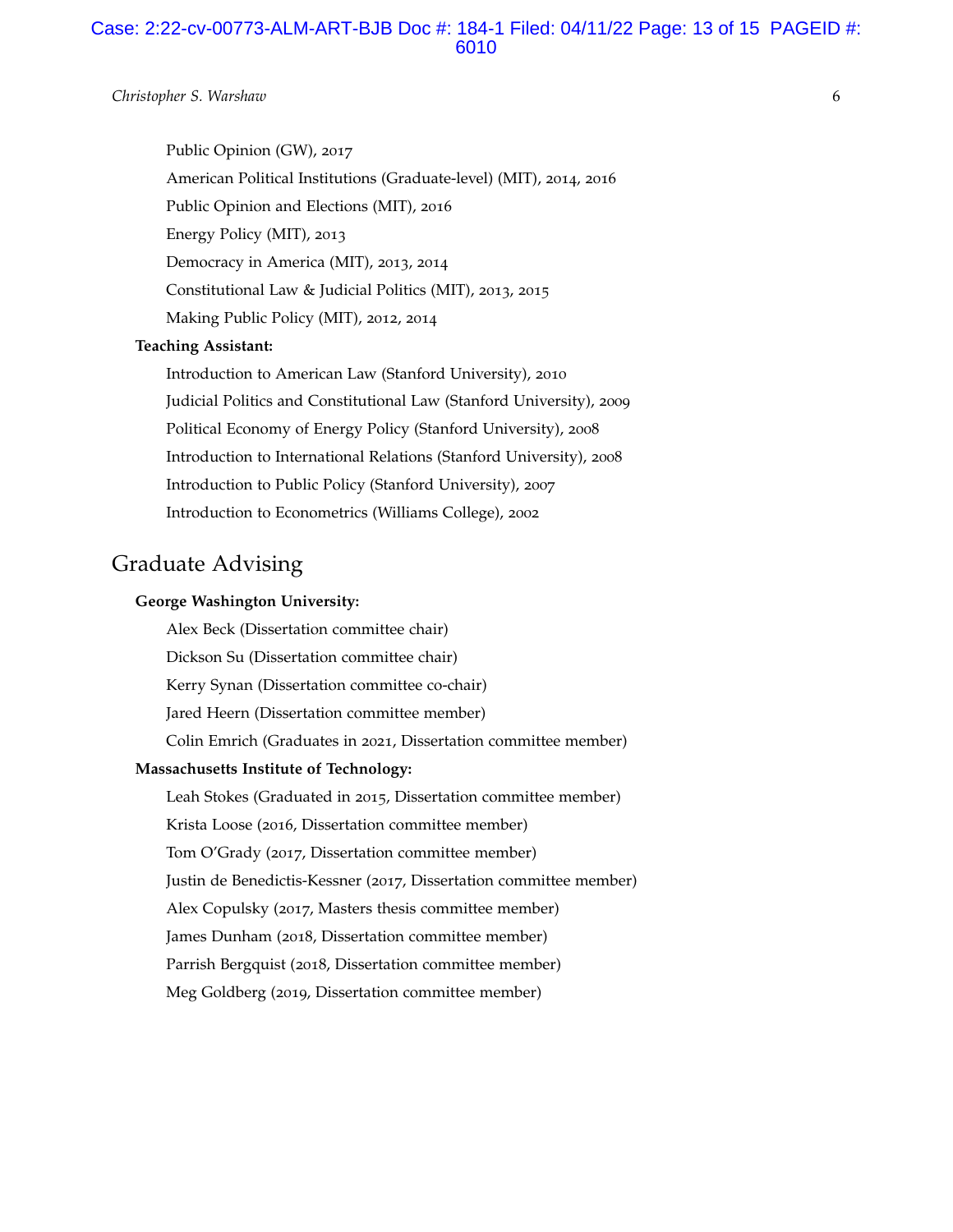# University Service

#### **George Washington University:**

Member, Academic Program Review Committee, Sociology Dept., 2021

Coordinator, Graduate Political Science Admissions Committee, 2019-2020

Coordinator, American Politics Workshop, 2018-2020

Member, Methods Exam Committee, 2017-2020

Member, Graduate Political Science Admissions Committee, 2018-2019

#### **Massachusetts Institute of Technology:**

Member, Energy Education Task Force, 2012-2017

Parking and Transit Committee, 2013-2017

Member, Graduate Political Science Admissions Committee, 2013-2015

Faculty Fellow, Burchard Scholars, 2013-2015

#### **Stanford University (as graduate student):**

President, Stanford Environmental Law Society, 2009-2010

Executive Board Member, Stanford Environmental Law Society 2008-2010

Member, University Committee on Graduate Studies, 2007-2009

Member, University Library Committee, 2007-2008

President, Political Science Graduate Students Association, 2007-2008

# Professional Service

**Reviewer:** American Political Science Review, American Journal of Political Science, Journal of Politics, Political Analysis, Political Behavior, Econometrica, Quarterly Journal of Political Science, Legislative Studies Quarterly, Political Research Quarterly, American Politics Research, British Journal of Political Science, Journal of Law and Courts, Public Opinion Quarterly, Political Science Research and Methods, State Politics and Policy Quarterly, Journal of Experimental Political Science, Nature Climate Change, Urban Affairs Review, Journal of Health Politics, Policy and Law, Perspectives on Politics, Review of Economics and Statistics, Cambridge University Press

**Member**, Best Dissertation Committee, Urban Politics Section of the American Political Science Assoc., 2021

**Member**, Program Committee, Midwest Political Science Association Conference, 2020

**Lead Organizer**, Local Political Economy APSA Pre-Conference at George Washington University, 2019

**Member**, Planning Committee, Cooperative Congressional Election Study (CCES), 2018

**Member**, Best Paper Committee, State Politics Section of the American Political Science Assoc., 2018

**Editorial Board**, Journal of Politics, 2017-18

**Executive Committee**, Urban Politics Section of the American Political Science Association, 2015-2017

**Organizing Committee**, Conference on Ideal Point Models at MIT, http://idealpoint.tahk.us, 2015